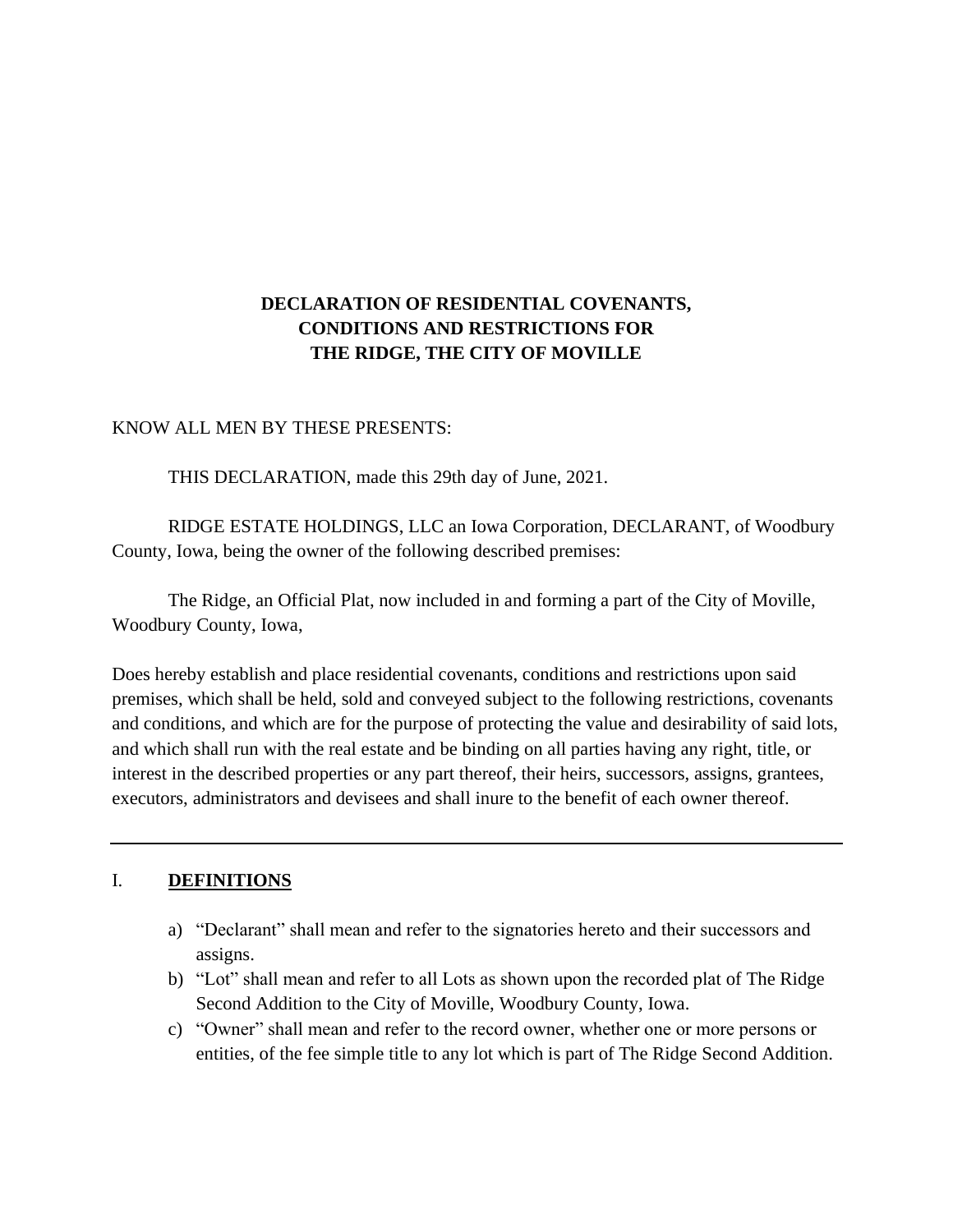## II. **DESIGNATION OF USE**

a) All Lots shall be known and described as residential lots and shall not be improved, used or occupied for anything other than private residential purposes. No full-time or part time business activity may be conducted on any Lot or in any dwelling or structure constructed or maintained on any Lot except those activities permitted under the terms of the zoning ordinance of the City.

# III. **BUILDING TYPES**

- a) No building or structure shall be constructed, altered, or maintained on any Lot other than a detached single-family dwelling with an attached garage.
- b) All single family homes in a ranch or single level style shall contain a minimum of 1,500 square feet of above grade main floor living space exclusive of attached garages, breezeways, and porches. All single family residences that are one and one-half or two story units shall contain a minimum of 1,750 of above grade living space exclusive of attached garages, breezeways, and porches.
- c) Each lot shall have a home built thereon. Two lots may be combined by a single owner, provided, however, the minimum square footage requirements are increased as follows: 2500 square feet for a single level home, or 3000 square feet for a multi-level home. No lot shall be divided.
- d) No pre-occupied dwelling or structure shall be moved onto any Lot.

# IV. **DESIGN REQUIREMENTS**

- a) Acceptable roofing materials are slate, tile cedar shingles, metal shakes, standing seamed copper, and heavy asphalt shingles. Shingles shall be of a style and construction so as to create shadow and texture similar to shakes or slate. All other roofing materials shall be prohibited.
- b) Acceptable siding materials are Fiber Cement Siding, Wood or Masonite lap siding or shingles, masonry, Brick, Stucco, or EIFS/Dryvit. All other siding materials shall be prohibited.
- c) All roofs shall have a minimum pitch of 4:12.
- d) All dwellings must have, at a minimum, an attached two-car garage with a driveway having a concrete, stone or brick surface with a minimum width of 20 feet running from the city street to the garage. No garage may exceed 70% of the square footage of the ground floor living space.
- e) The front elevation of each home must have brick, stone or tile covering a minimum of 100 square feet, with said material to be approved by Declarant prior to installation.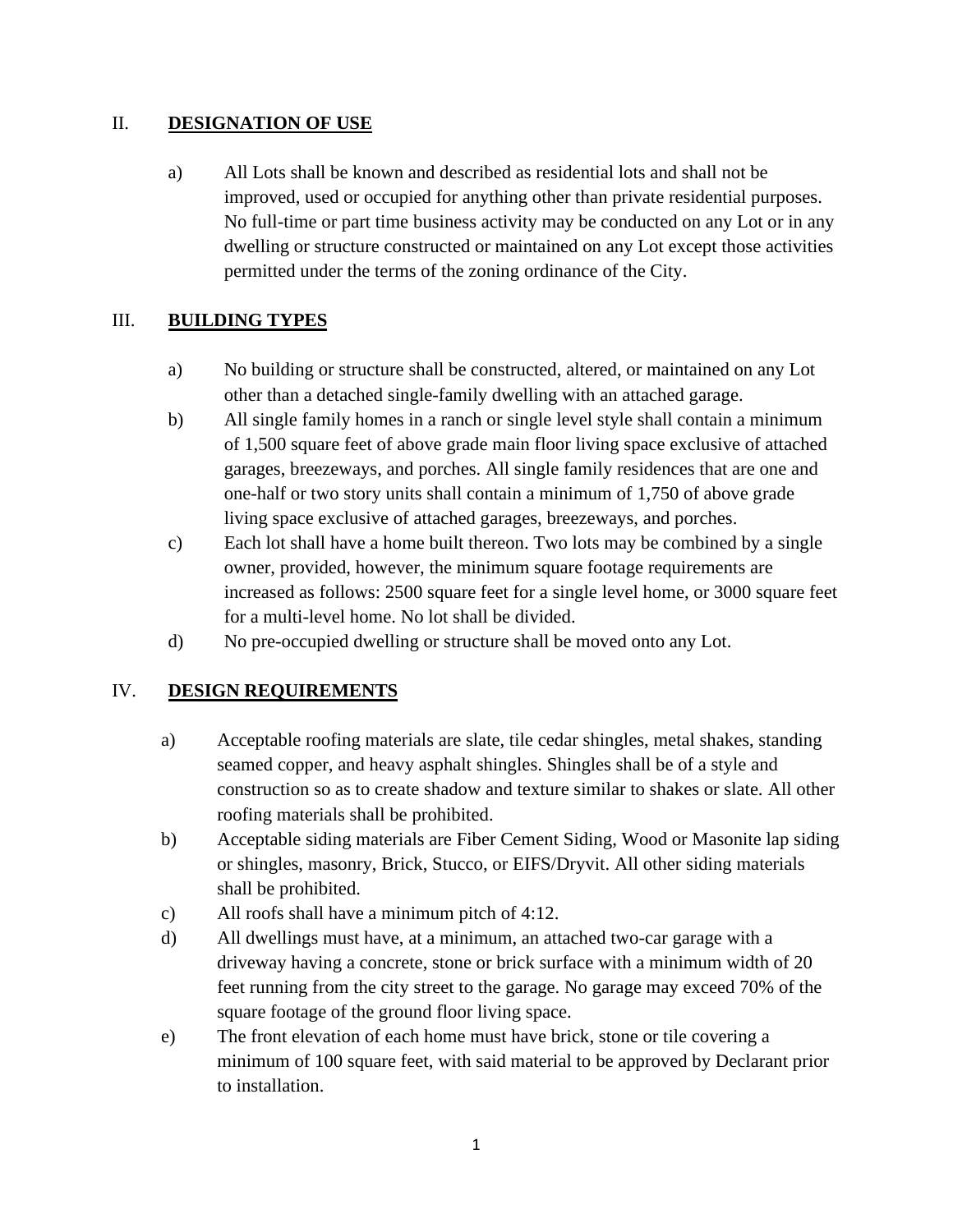- f) All accessory use type buildings (sheds, etc.) shall be constructed to match the architecture of the residence on that Lot. All accessory type buildings shall be constructed to meet the siding and roofing materials requirements outlined in (a) and (b) above. No accessory building's height shall exceed the height of the residence.
- g) Before any improvements are made to a Lot, an Owner shall deliver a set of construction plans and plot plans to Declarant (herein referred to as the "plans"). Such plans shall include a description of type, size, quality, color and use of materials proposed for the exterior of such improvement, including shingles, siding and stone/brick. Concurrent with submission of the plans, Owner shall notify the Declarant of the Owner's mailing address.

# V. **ARCHITECUTAL CONTROL**

- a) No trailers, boats, campers, or other recreational vehicles may be parked and stored on a Lot except in a garage, or within the lot setbacks and on a concrete surface.
- b) No mobile or trailer-type homes will be allowed in the entire development, including future phases of The Ridge.
- c) All utility connection facilities and services shall be underground.
- d) No exterior transmission tower, antenna or television dish of any kind shall be constructed, installed, modified, or permitted on the ground, on dwellings, or on garages. Notwithstanding the foregoing, an exterior tower, antenna or receiver dish which is twenty-four (24) inches or less in diameter shall be permitted. No more than one (1) such exterior tower, antenna or receiver dish shall be permitted on each Lot. No other exterior towers or antenna shall be constructed, installed, modified or permitted on the ground, on dwellings, or garages. Any antenna or dish must be installed in a location least visible from the street.
- e) No animals, livestock or poultry of any kind shall be raised, bred or kept on any Lot except that dogs, cats and other common household pets may be kept so long as they are not kept, bred or maintained for commercial purposes. In no event, however, shall more than a total of three (3) dogs and/or cats be kept at any one home at any one time. Dogs must be either kept in the dwelling or in a shelter aesthetically compatible with the dwelling and surrounding areas, and must be completely screened or otherwise hidden from view from all streets within the Development.
- f) No pool may extend more than one foot above ground level.
- g) Exterior lights on a Lot (excluding required by the City) which illuminate areas beyond the boundary of the Lot shall be considered a Nuisance.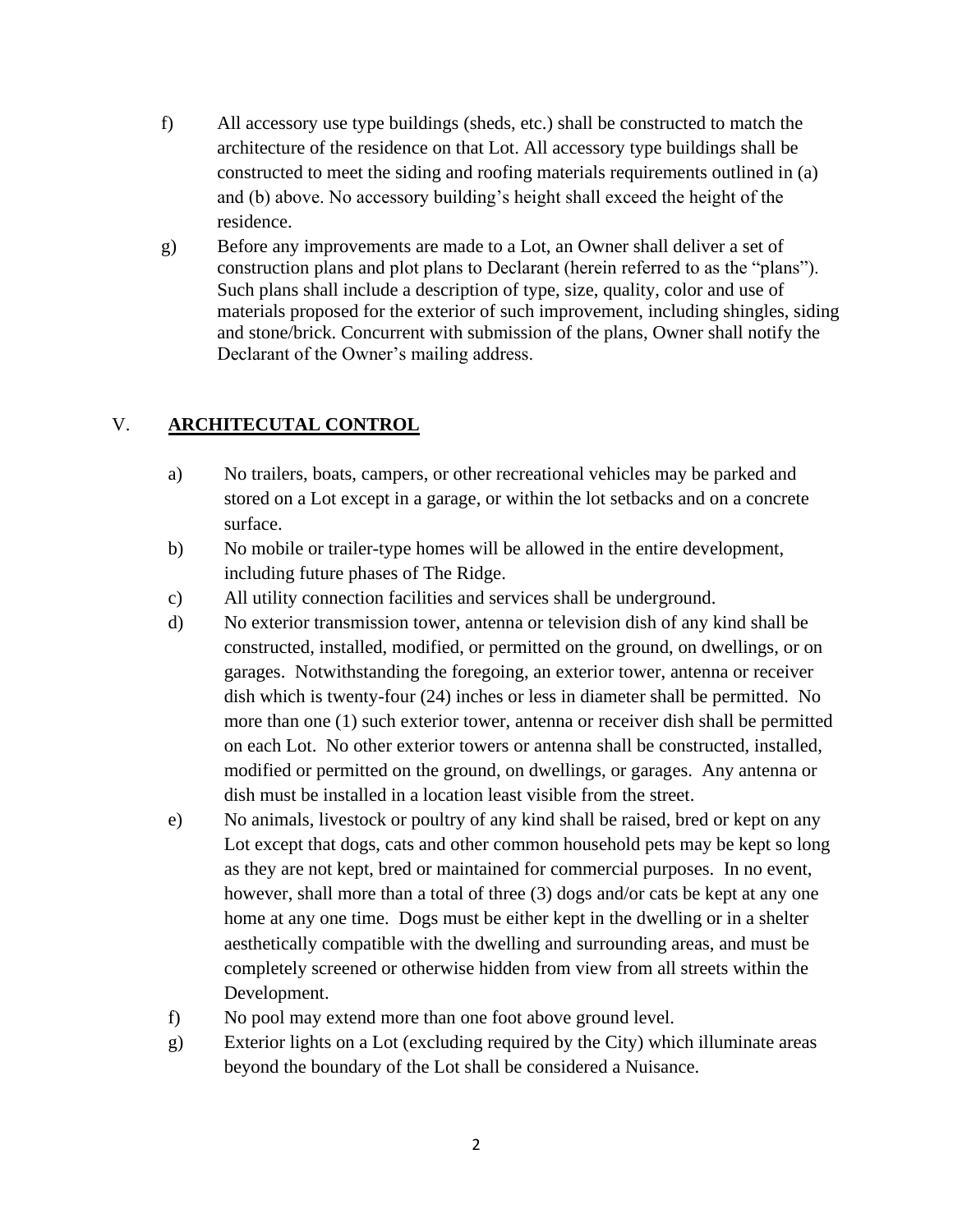- h) Declarant reserves the right to install any fence it deems necessary to protect the safety or integrity of the development property. The declarant shall be responsible for all expenses associated with the installation of any fence it deems necessary. The Lot owner shall be responsible for the upkeep and repair of any Developer installed fence. The Lot owner shall repair or refurbish any Declarant installed fence using the same materials and colors as the original installed fencing. No Declarant installed fence shall unreasonably intrude on any Lot.
- i) Fences shall not exceed six (6) feet in height and shall be of a style, design and materials approved in writing by Declarant prior to installation. Fences shall be maintained in good condition by the Owner of the Lot. An Owner may petition for variance in fence height which may be granted upon good cause shown and subject to the discretion and approval of the Declarant, which shall be evidenced in writing prior to installation. No fence shall be constructed or placed in the front yard of any Lot or closer to the front Lot line than the front line of the Residence located or to be located on such Lot without written permission of the Declarant. Chain Link and wire type fences are expressly prohibited. All Fences must be aesthetically pleasing and constructed of approved materials. Approved materials include but are not limited to the following: PVC, Vinyl, Aluminum and Iron. Any fence constructed in violation of this provision shall be removed immediately. Failure to remove a fence in violation of this paragraph shall result in a \$100 per week penalty.
- j) Window mounted air conditioning units are prohibited.
- k) Solar energy panels shall not be visible from any street in the Development.
- l) No sign of any kind shall be placed, exposed to view or permitted to remain on any Lot or any street adjacent thereto, except (i) street markers, traffic signs, or any signs installed by the city, by other governmental entities or by the Declarant, (ii) a customary sign advertising a Lot or dwelling for sale or rent, not exceeding 1,296 square inches. In the event that any sign other than those described above shall be placed or exposed to view on any Lot the agents of Declarant are hereby given the right to enter upon such Lot and remove such signs.
- m) The following lots shall be developed as follows:
	- Lots 24, 50 and 51 to face and be addressed Prairie View Lane
	- Lots 53, 55, 56 and 58 to be addressed and face Paige Place
	- Lot 19 to be addressed and face Park Ridge Place

## VI. **LANDSCAPING REQUIREMENTS**

a) Masonry retaining walls are acceptable where proposed grades must be in excess of 3:1. Where retaining walls are used, their shall be a maximum of four feet in height, shall be terraced and stepped if in excess of four feet in height and shall be of a material compatible with the building architecture. Masonry shall be the only acceptable material for retaining walls.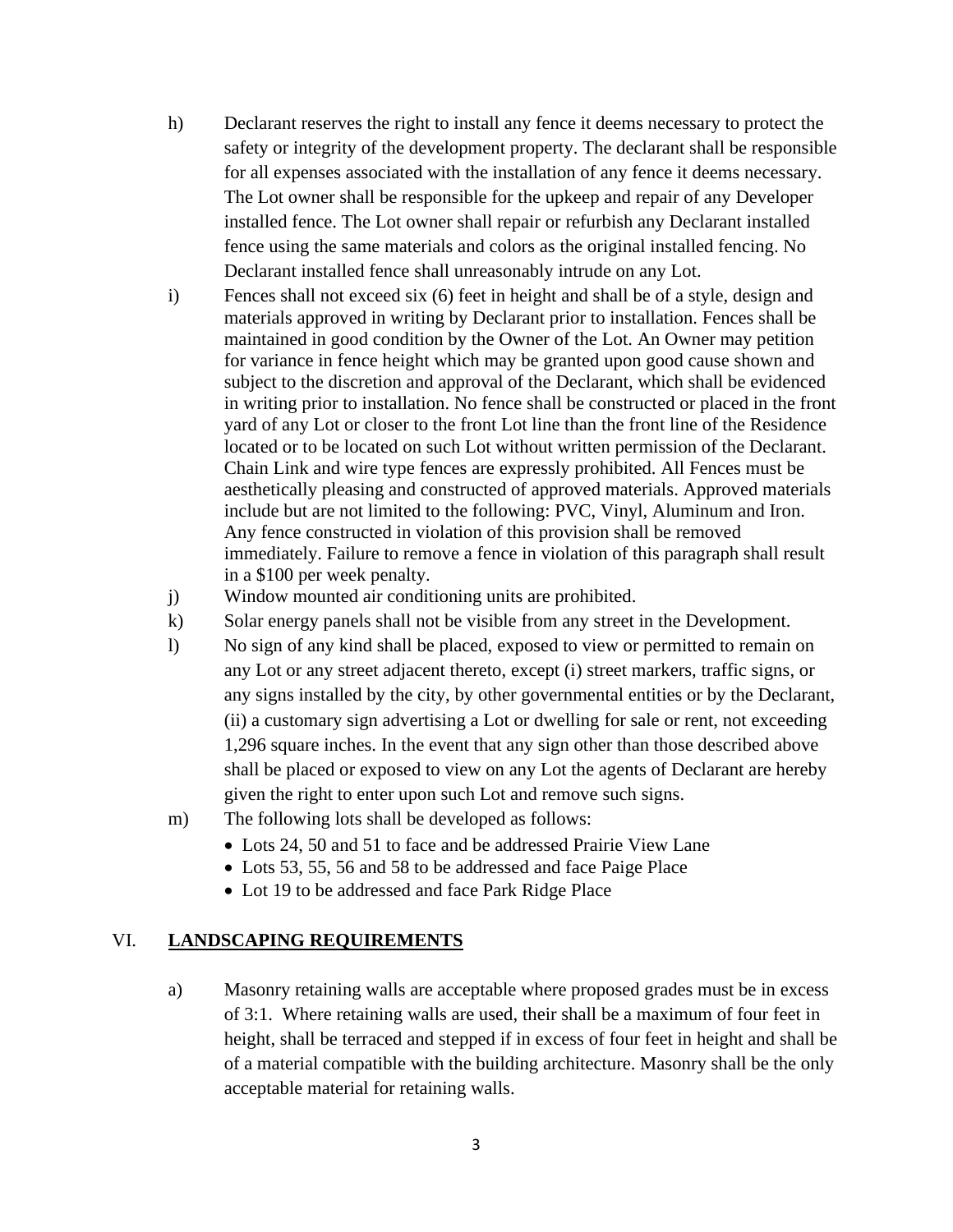### VII. **CONSTRUCTION PROCEDURES**

a) Construction must be conducted so as not to be injurious or offensive to adjacent properties by reason of the emission or creation of noise, vibration, smoke, dust or other particular matter, toxic or noxious waste materials, odors, fire and explosive hazard or glare. Dust control measures shall be taken when necessary and appropriate, which may be at the direction of declarant in their discretion.

All construction sites are to be maintained in a clean and orderly fashion throughout the construction process. Construction materials are to be neatly piled on site; debris and rubbish are to be contained and periodically removed; tall, unsightly weeds are to be routinely cut back, streets adjoining a construction site are to be frequently swept clean of dirt and construction trash. Any debris left by a builder on public streets shall be cleaned up by the builder. No open burning is allowed unless written permission is given by the Declarant. Adjacent properties may not be used for the dumping of construction debris, dirt, trash or such items. There will be no washing of any truck or car on the streets of the development.

Infractions of these procedures may be cause for a \$500 fine to the owner and/or builder per infraction, and/or suspension of builder or builder's subcontractor from the project.

i. Parking: All construction shall not interfere with the free passage of traffic through and around the site. Construction traffic must be sensitive to the traffic patterns, speed limits, and needs of the community.

ii. Screening: Where particularly offensive construction activities occur adjacent to a developed property otherwise sensitive land use, the Declarant may require the builder to erect a proper fence to screen that activity. The design of that fence must be approved by the Declarant. Adjacent properties must also be protected from wind-born dust and debris.

iii. Noise: Loud radios or noise will not be allowed within the development. This is distracting and discomforting to property owners. Normal radio levels are acceptable. Do not mount speakers on vehicles or outside houses under construction. Remember that sound travels a long way on a windy day.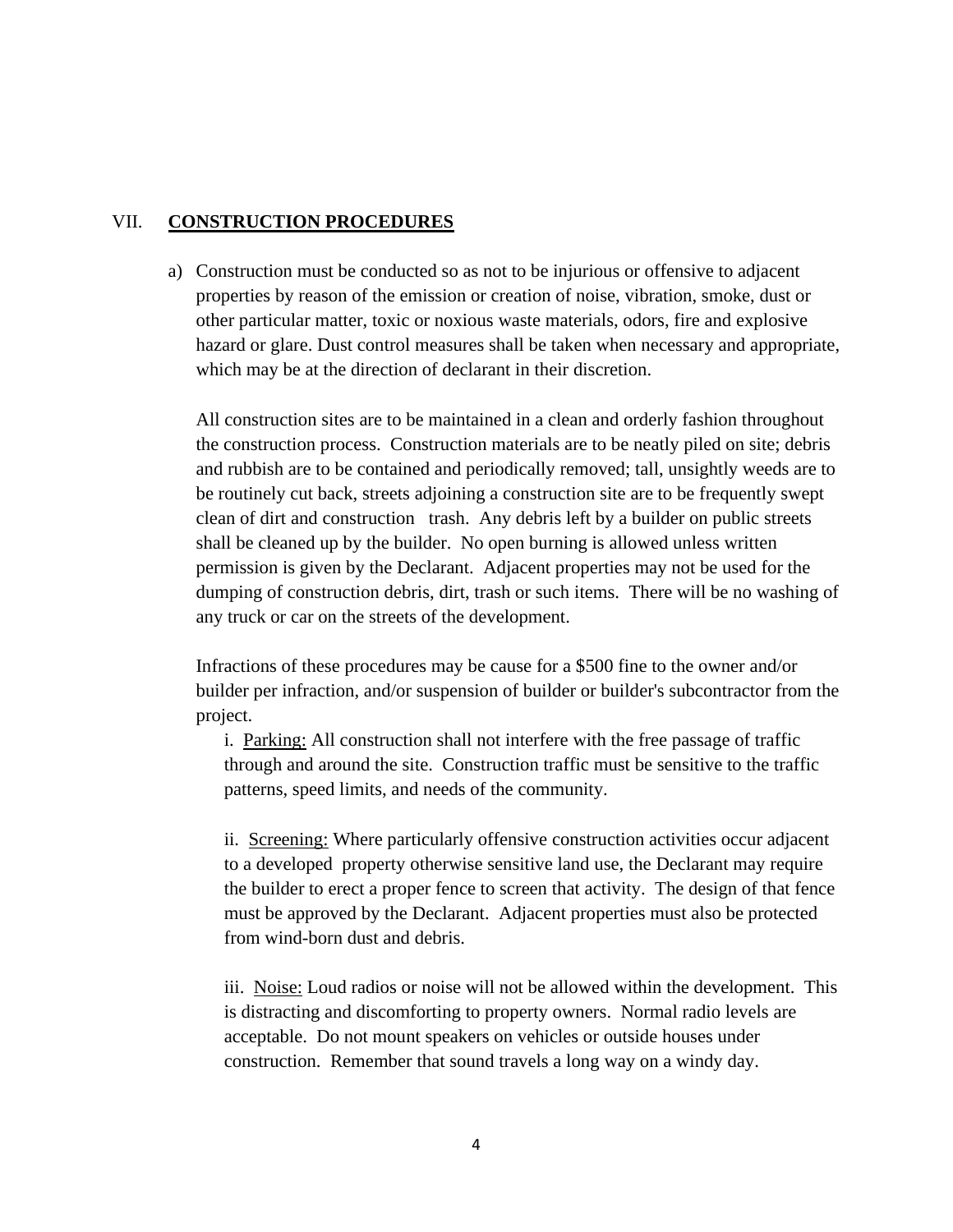iv. Temporary Structures/Signs: The installation and location of all temporary structures such as site trailers and leasing offices must be approved by the Declarant. These structures must be promptly removed upon the completion of construction. Building permit boxes shall not be attached to existing trees. No contractor or subcontractor signs are allowed other than those permitted by the Declarant.

v. Erosion Control: The Contractor is responsible for an erosion and sediment control plan to be established and implemented to control runoff and contain silt within disturbed areas of the construction site.

vi. Deliveries: No deliveries of equipment or material should be made before 7:00 A.M. or after 8:00 P.M. Operators of vehicles are required to see that they do not spill any damaging materials while within the development. If spillage occurs, operators or their contractors are responsible for the cleanup. They are also required to contract governing agencies governing these occurrences. Clean ups done by the Association will be billed to the responsible party. Please report any spills as soon as they occur.

vii. Trash: Dumpsters must be provided at the building site to collect trash and debris generated by construction and sub-contractors and their employers. They shall be emptied regularly to prevent overfilling.

viii. Work Hours: Construction work shall not begin before 6:30 A.M. nor continue after 9:00 P.M. All attempts should be made to coordinate construction schedules that may cause disruption to adjoining residents.

#### VIII. **MANDATORY COMPLETION DATE**

a) Any requirements with regard to building structures, accessory use buildings, driveways or any other required action with regard to improvement to the property or the land under the terms of these Covenants or the Moville City Code must be completed within 4 years from the date that the closing occurs between the declarant and the purchaser. Any sale or transfer of a Lot by the purchaser shall not reset the four year requirement to complete improvements upon the Lot.

#### IX. **OPTIONS TO REPURCHASE**

a) If a purchaser of a Lot fails to complete construction of a residential home within forty-eight (48) months from the date of the purchase of a Lot, Declarant is given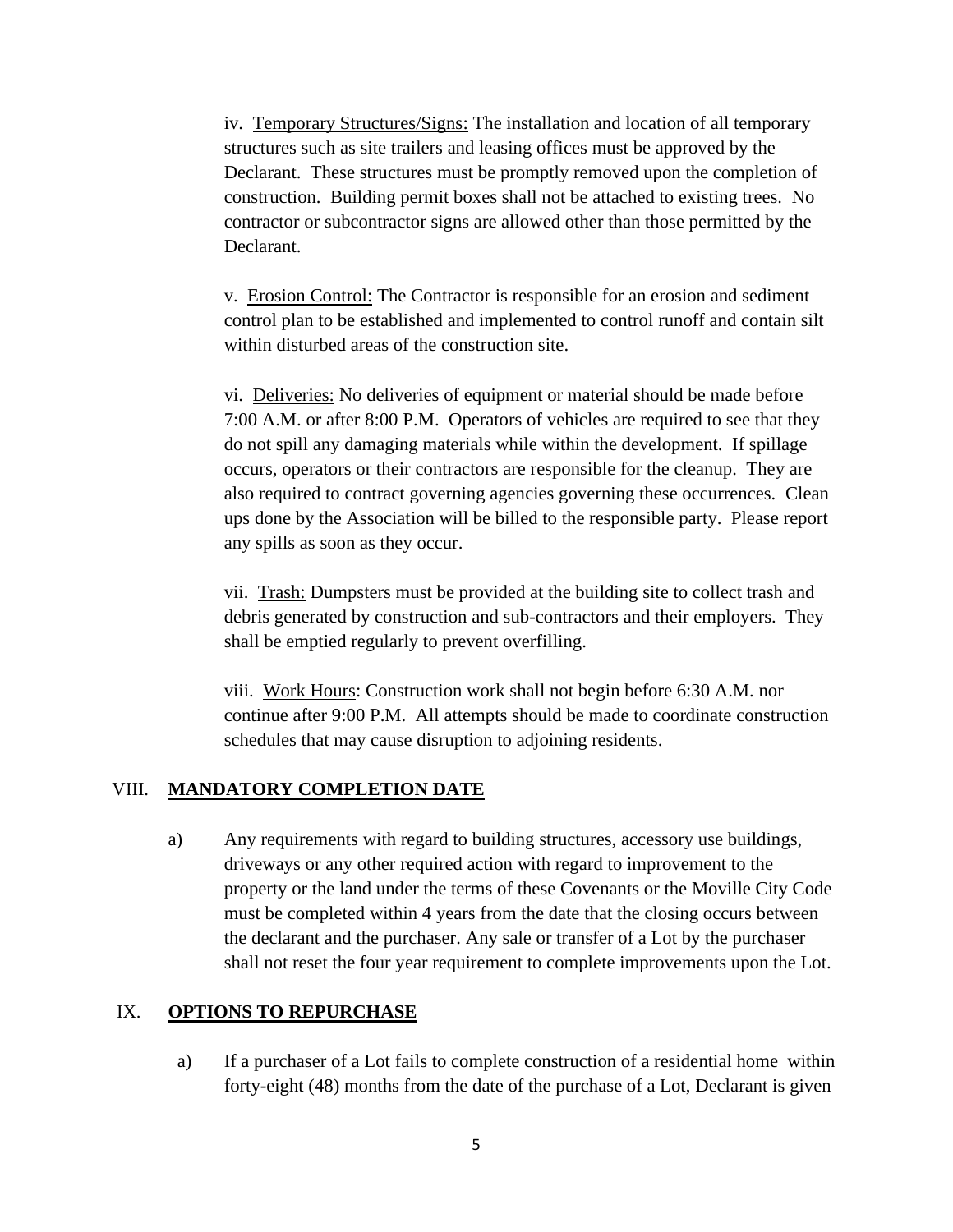and granted the option to repurchase the Lot at its original sales price, minus closing costs, legal fees, and documentation fees, unless Declarant extends, at its sole discretion, such periods in which to commence construction in writing, provided, however, that this option will not immediately extend to adjacent parcels owned by one Owner so long as construction is commenced upon one Parcel within the forty-eight (48) month period.

b) Each purchaser of a Lot, when purchasing a Lot, gives and grants this option of repurchase to Declarant. The purpose of the repurchase option is to guarantee that the Property will be promptly developed for residential housing.

## X. **ENFORCEMENT OF COVENANTS**

- a) This Declaration shall be deemed to run with the land, and the Declarant or Owner of any Lot may bring an action in any court of competent jurisdiction to enforce this Declaration to enjoin its violation or for damages for the breach thereof, or for any other remedy or combination of remedies recognized at law or in equity, and shall further be entitled to recover reasonable legal fees and costs if the Declarant or Owner prevails in any such action.
- b) LIQUIDATED DAMAGES. The damages for violation of any of the restrictions and covenants set forth in this instrument, being difficult to ascertain, shall be the liquidated damages as set forth in this paragraph as expressly agreed to by all purchasers of Lots. Such damages for the violation of any restriction or covenant contained in this instrument are hereby expressly set at Five Hundred Dollars (\$500) per violation; sum shall be paid by the violator to the Declarant. Said liquidated damages shall not be the sole remedy of the remaining Owners and Declarant, but shall be cumulative with, and the remaining Owners and Declarant shall retain, all other remedies, at law or in equity, and as set forth above, for purposes of enforcement of these Covenants.

## XI. **MISCELLANEOUS PROVISION**

- a) Notices: Any notices required to be sent to any Owner under the provisions of this Declaration shall be deemed to have been properly sent when hand-delivered or mailed postage paid to the last known address of the person who appears as such owner on the records of the Woodbury County Assessor.
- b) Severability: Invalidation of any one of these covenants by judgment of court or court order shall in no way affect any of the other provisions herein, which shall remain in full force and effect.
- c) Amendments: Notwithstanding anything herein to the contrary, the Declarant shall have the sole right, in its sole discretion, to amend this Declaration during any time in